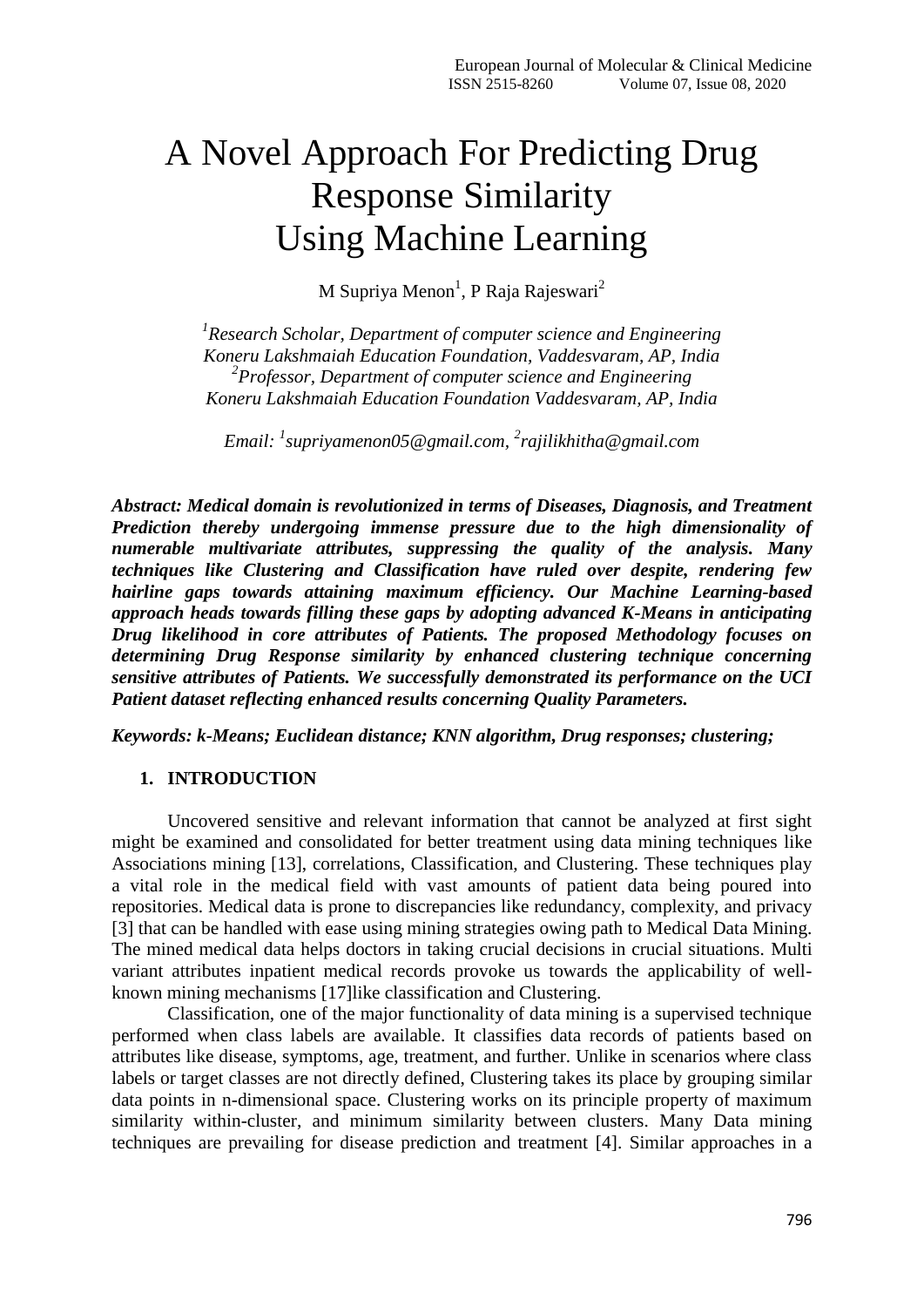combination considered for drug prediction and analysis offer new scope for research in the Drug response compendium[1].

Clustering works on both categorical and continuous data and forming quality clusters enhances the performance of analysis with cluster lifetime also impacting the clustering results in dynamic environments [8]. The dataset considered for our work consists of multivariant attributes like Ethnicity, F-score, M-score, O-score, E-score, A-score, C-score, Impulsive, etc nominally numeric in our scenario, which perform well for identifying drug response similarity on patient data. There are 5 well-known personality traits defined as building blocks of human personality namely Ethnicity, Neuroticism, Extraversion, Agreeableness, conscientiousness.

Ethnicity a commonly preferred parameter in studies of health disparities and one of the major personality traits deal with a person's reaction about the place, culture, race, food, climate, and so on. It puts its mark on the patient's response to drugs. Neuroticism tends towards the impact of anxiety, depression, moodiness, self-doubt, threat, and frustration of personal feelings. Extraversion is mainly a character dealing with a person's excitability, sociability, emotional expressiveness, assertive, talkativeness that participates in responding to drugs. Openness has properties like imagination, insight, curiosity, and higher interests. Agreeableness includes features like Kindness, affection, trust, and pro socio behaviors. People with these high behaviour are very co-operative. Conscientiousness enlightens higher thoughtfulness, well organized, goal-oriented, and planned behavior. All these factors play a silent vital role in responding to a drug with variable variations. These factors are considered for the experimental demonstration of Drug consumption similarity prediction [12]with an advanced dynamic clustering approach. Feature extraction [24] in classification adds up to quality classes but poses a challenge in the Big data scenario[ 26], entailing network analysis features [22] for large outsourced data.

Several dreadful diseases like Brain tumors are severely affected by these factors, and these scenarios are well handled using convolution neural networks[10]. The abovementioned personality traits impact a wide range of disease- treatment cases like cuff-less blood pressure [9] to malaria, cancer[5], amnesia, etc which are well studied using machine learning approaches[11]. Fluid mechanics also render good support in medical diagnosis [21] with Machine Learning approaches [20] well suited for securing patient sensitive data by avoiding Intrusion even in the private cloud [23] with mechanisms like honey encryption.

Our paper focuses on the similarity aspect of clustering by considering drug similarities of patients for various diseases[18], which help in improving the efficiency of treatments by using advanced K-Means with neighborhood concept.

## **2. RELATED WORKS**

Saad Haider and Pal in 2014 contributed a detailed analysis of drug sensitivity and modeling multivariate distribution concerning drug sensitivities. Li-Yu Hu, Huang, Ke, and Tsai in 2016 discussed the importance of Distance function like Euclidean distance, Manhattan, chi-square, etc in KNN Classification considering medical data. Jeongsu Park and Lee in 2018 came up with Privacy issues in e-cloud for k-Nearest Neighbour Classification. In 2019 Rashid, Yousuf, Ram, and Goyal proposed a novel approach for predicting drugs in medical datasets. Ehsan Ullah et. al., in 2017 discussed in recognizing cancer drug sensitivity based on associated genomic features. Wang et. al., in 2019 contributed Association identification among Drug –Disease related to Neighbourhood information in Neural Networks. Wen Chao Xing and Yilin Bei, in 2017 gave the classification of Medical, data with the KNN algorithm.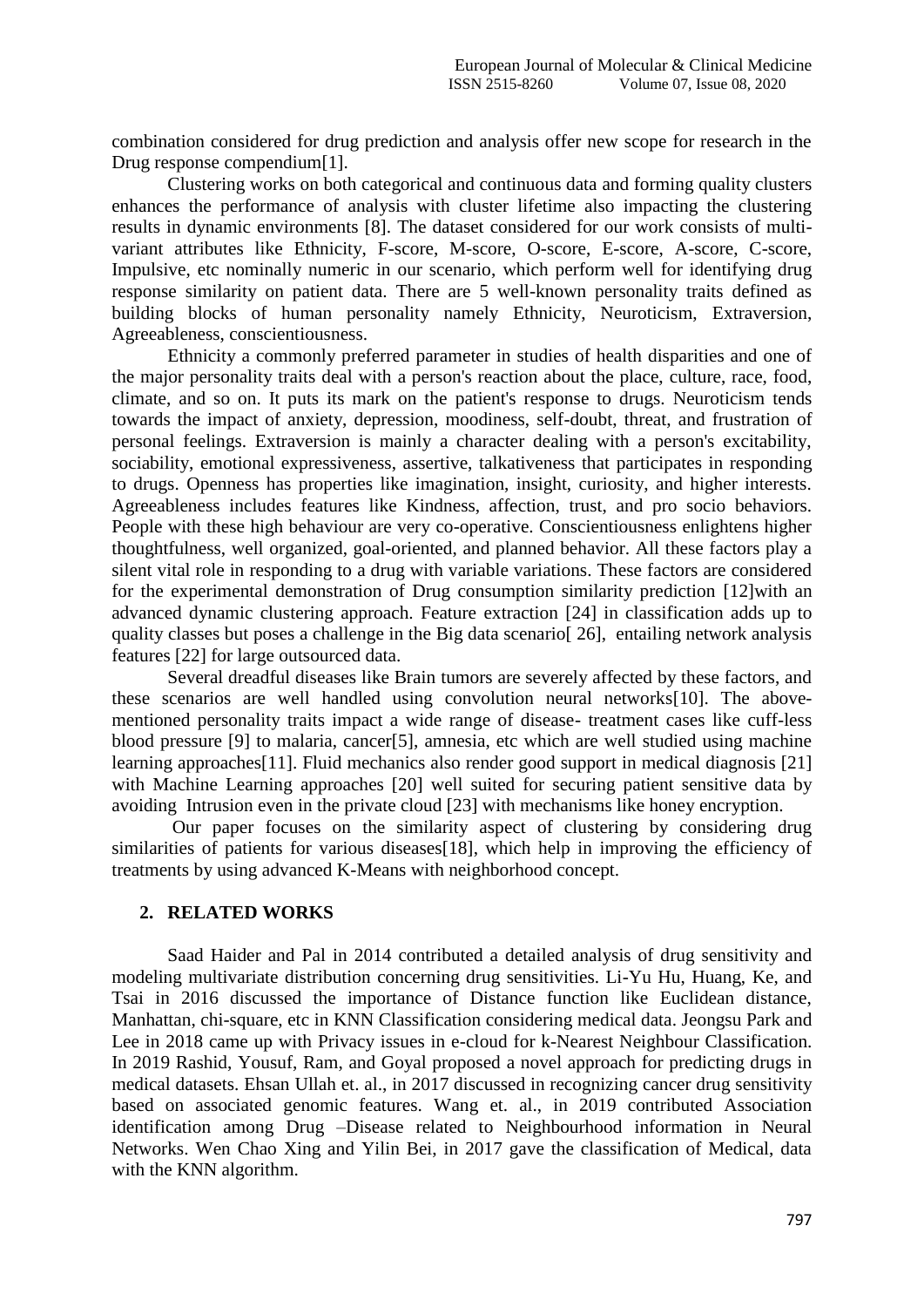Ganesan. T and Rajeswari P, in 2019 proposed a genetic algorithm related to improving Cluster lifetime by optimal sensor placement thereby increasing the performance utilization of clusters. Sajana T and Narasingarao, in 2018 gave a detailed study on comparisons of Malaria Disease using machine learning techniques. Shinde A and Rajeswari P, in 2020 contributed a novel hybrid framework for health care related to Blood Pressure with the Machine Learning approach. Sowjanya, Divyambica, Gopinath, Vamsidhar, and Vijay Babu, in 2019 gave an impressive prediction model for diabetics disease based on Glucose levels in blood using Data science algorithms. Meghana, Manisha, and Rajeswari P, in 2019 proposed a deep Learning approach related to Brain Tumor disease with a convolution Neural Network approach. Supriya M and Rajeswari P, in 2017 reviewed different data mining techniques related to Association Rules for Privacy capabilities.

Jianping Gon, Xiong, and Kuang,2011 came up with a dual weighted voting function to detonate the effect of an outlier in K-nearest neighbor classification. Sandeep Kaur and Sheeta, in 2016 contributed a hybrid K-means in support of SVM for enhancing the efficiency in disease prediction. Sabthami, Thirumoorthy, and Munnswaran in 2016 proposed a multi-view clustering of medical records for their drug responses and hypothetical conditions. Alsayat and Sayed, in 2016 discussed existing clustering techniques and proposed an enhanced K-Means clustering with the SOM technique to overcome the centroid selection problem. Jadhav and Vijaya babu, in 2019 discussed the diverse features of network analysis. Srinivas et. al., in 2018 proposed honey encryption for private cloud. AmudhavelJ, Srikanth, Babu Karthik, and Sambasivam G contributed to the analysis of Fluid dynamics in the medical domain. Rajeswari P and Supriyamenon M, in 2018 discussed the privacy aspects in mining techniques based on the context and environment. Rama Rao, [Sivakannan](https://www.researchgate.net/profile/Sivakannan_Subramani?_sg%5B0%5D=_fIuXJtKq3zrITkGvJY2T_0ZKVPJSmTxKKHtjvCecR_1HChWWBKLgSqIq8wJ2r8khID2PjA.szoiYN4aedVT-U2SYeFRaLv66sk1oUlJRGQdPYpkOe7u2B-gjkyIjh6dbxFBn9weez5XI-AwAwDVGG_BPNhNKQ&_sg%5B1%5D=OBS0m4yrneA1_9bCXOIzQA1GNBCn871jzBFeskkdKv8PChVdlW7XsVm1bZGLdZcq7shUDf4.PT3KXTC5m5vFRrfsZA409n06tF7-xo7psvgx3QKDclMNC9kOi_C-IYdSUlkB5hO_vlKt7IfVss-UsF8d_iCe6g)  [Subramani,](https://www.researchgate.net/profile/Sivakannan_Subramani?_sg%5B0%5D=_fIuXJtKq3zrITkGvJY2T_0ZKVPJSmTxKKHtjvCecR_1HChWWBKLgSqIq8wJ2r8khID2PjA.szoiYN4aedVT-U2SYeFRaLv66sk1oUlJRGQdPYpkOe7u2B-gjkyIjh6dbxFBn9weez5XI-AwAwDVGG_BPNhNKQ&_sg%5B1%5D=OBS0m4yrneA1_9bCXOIzQA1GNBCn871jzBFeskkdKv8PChVdlW7XsVm1bZGLdZcq7shUDf4.PT3KXTC5m5vFRrfsZA409n06tF7-xo7psvgx3QKDclMNC9kOi_C-IYdSUlkB5hO_vlKt7IfVss-UsF8d_iCe6g) [Prasad,](https://www.researchgate.net/scientific-contributions/2140513788-MA-Prasad?_sg%5B0%5D=_fIuXJtKq3zrITkGvJY2T_0ZKVPJSmTxKKHtjvCecR_1HChWWBKLgSqIq8wJ2r8khID2PjA.szoiYN4aedVT-U2SYeFRaLv66sk1oUlJRGQdPYpkOe7u2B-gjkyIjh6dbxFBn9weez5XI-AwAwDVGG_BPNhNKQ&_sg%5B1%5D=OBS0m4yrneA1_9bCXOIzQA1GNBCn871jzBFeskkdKv8PChVdlW7XsVm1bZGLdZcq7shUDf4.PT3KXTC5m5vFRrfsZA409n06tF7-xo7psvgx3QKDclMNC9kOi_C-IYdSUlkB5hO_vlKt7IfVss-UsF8d_iCe6g) in 2017 gave a detailed study of technical challenges in Big data. Vidhullatha in 2019 spoke about intrusion detection in higher perspectiveSurlakar, Araiyo, and Sundaram, in 2016 contributed an appreciated comparative analysis of k-Means and K-Nearest Neighbour techniques to Image segmentation.

#### **3. BASIC PRELIMINARIES**

*K- means:* An unsupervised learning approach defined for clustering, where k in k-Means specifies the number of clusters the algorithm is intended to project. The resulting cluster may be of arbitrary shapes. K-Means works in 2 phases iterating till convergence. The initial is the assignment step continued by iteratively updating. k- Means takes into consideration the sum of squared means between data points and all centroids. It solves the problem of Expectation-Maximization, E step in assigning points to a nearer cluster, and M for calculating the centroid of Cluster. It evolves in several variations [15] like in combination with SVM, classification, etc define enhancement [16] and stands the most opted choice of researchers.

*KNN*: One of the supervised Machine Learning algorithm which ranks to be best voted for researchers and polls for solving Classification and Regression problems [14]. In KNN classification the result is a class membership whereas n Regression [7] the result is the property value of an object. KNN is a lazy learner and works by computing Euclidean distance between data points to find the nearest neighbor. The Accuracy of KNN downtrends with noise and performance detonates with large volumes of data [3]. A variation of KNN available is by assigning weights to the neighbors depending on the consistency of neighbors. Comparatively [19] K-Means is an eager learner, at times a fusion of KNN and k-Means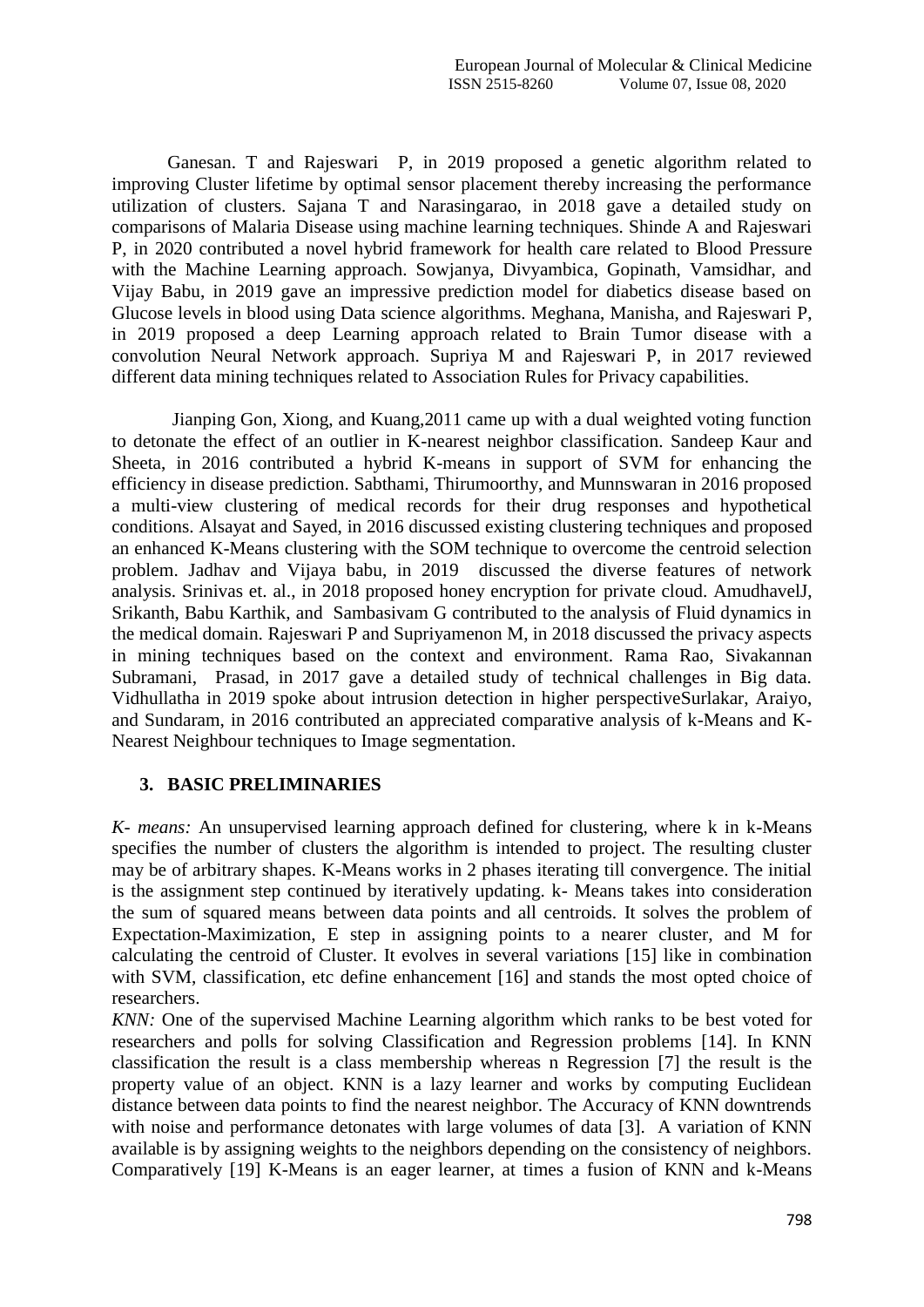would result in an efficient model enhancing performance compared to individual contributions.

#### **4. PROPOSED APPROACH**

The Proposed approach relies on dynamic K-Means clustering for Drug response similarity Prediction, which helps doctors to adopt the right decisions at right time.

The Dataset considered for our work consists of 3500 records entailing 32 attributes holding both categorical and numeric values. Among them, numerical attributes like Ethnicity, E-score, N-score, O-score, C-score are taken up for identifying the associations aiming at improved similarity identification. As a fact of the word, the intended work mainly revolves around Drug similarities, and disclosing similarities is a basic amenity of Clustering.

Clustering algorithms are capable of generating clusters of variable sizes and shapes irrespective of volume constraints and hence preferred for our work. Many Clustering Techniques fill the Bag, among which K-Means stands to be the researcher's choice due to its scope of extension and performance accelerating parameters [2]. Our approach holds novelty in the aspect of measuring distance i.e. voting for nullifying the effect of spurious classes which paves the path for considering weighted inverse Euclidean distance in dynamic k-Means.

The dynamic K-Means starts with projecting the data points of attributes on to an Ndimensional space and initializing k value. Generating of clusters begins by computing weighted Euclidean distance between data points as discussed below.

1. Compute the distances between data points

$$
ED = \sqrt{\frac{2}{((x2 - x1) + (y2 - y1))}}
$$

2. Compute the inverse of each distance

 $I_i = 1 / ED_i$  i=1 to N

3. Find the sum of the Inverse distance

$$
S = \sum_{i=1}^{N} I_i
$$

- 4. Calculate weight for each data point based on their attribute values  $W_i = I_i/S$
- 5. Based on the resulting  $W_i$  values, data points are clustered.

## *Algorithm Procedure for the nearest drug similarity index :* 1. Initialization phase

- a. Allocate N data values ( ) to N clusters with each cluster having one data point. Set  $N_t$  $=$  N.
- b. Determine the corresponding dynamic k nearest neighbors DK[l] for each cluster I (I  $= 1$  to N), thereby arrange DK[I] in the ascending order of their cluster distances to I.

c. Generate 
$$
IDK[1]
$$
 for clusters  $I(1 = 1$  to N).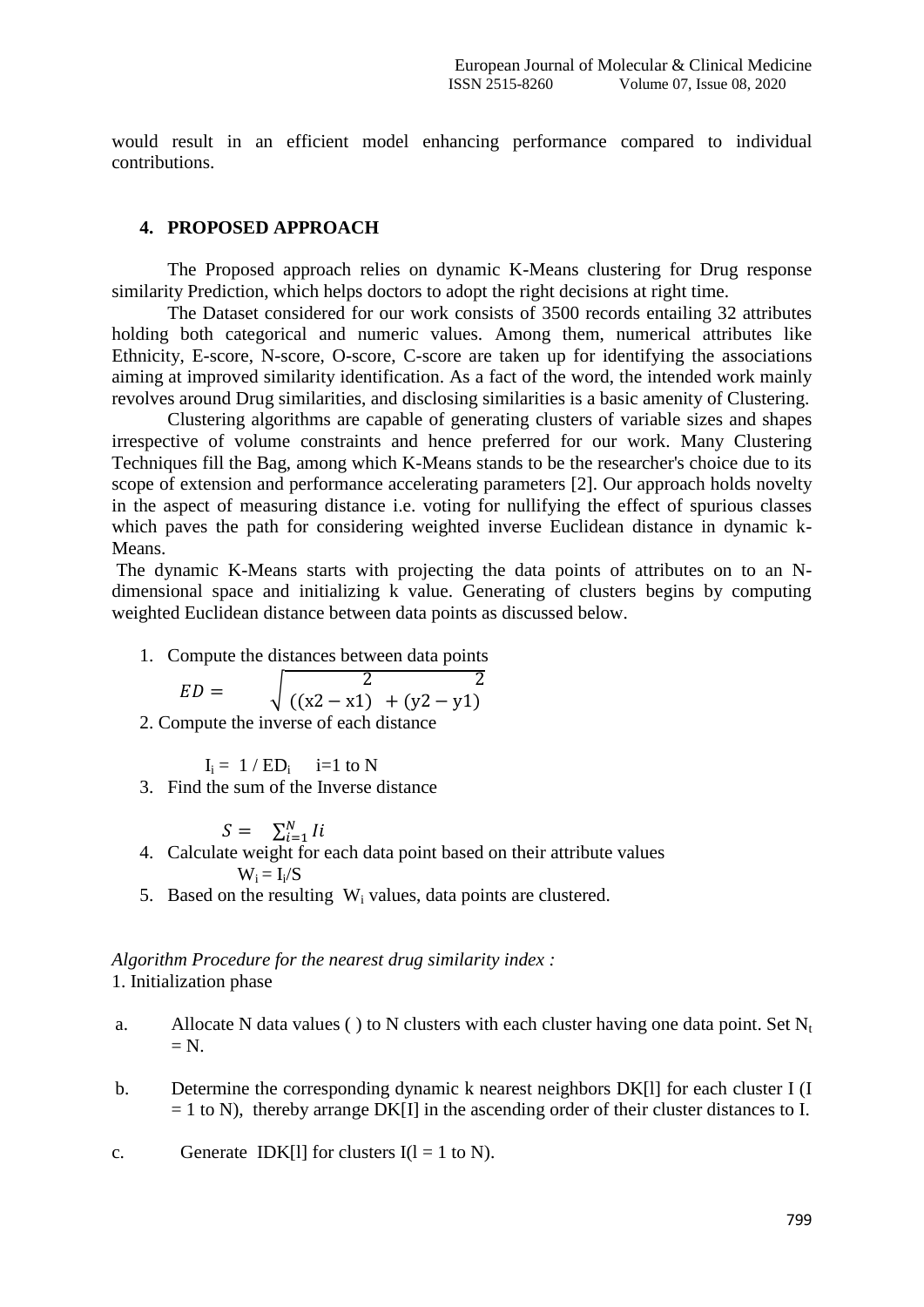- 2. Merging phase:
- a. Consider DK list, to find clusters c1 and c2, with minimum cluster distance, and merge clusters into cluster c1c2. Set  $DK[c1c2] =$ ; and  $IDK[c1c2] =$ ; where; is an empty set.
- b. If Dc1,DK[c1][m] P Dc2,DK[c2][n], for each  $i$  2 DK[c1], set DK[c1c2] = DK[c1c2] [  ${j}$  in the case of  $(Dc1c2,j + Dc1,c2) < Dc1, DK[c1][k]$ , where  $m = jDK[c1]j$  and  $n = j$  $jDK[c2]$ j. Otherwise for each j 2 DK $[c2]$ , set DK $[c1c2] = DK[c1c2]$  [ {j} if (Dc1c2,j  $+$  Dc1,c2)  $<$  Dc2, DK[c2][k].
- c.  $DK[c1c2] =$ ; determine DK $[c1c2]$  from all clusters.
- d. Use the above index to determine nc1c2 and Cc1c2, respectively.
- e. Determine Su and delete cluster c2, where  $Su = IDK[c1] & [DK[c2]n{c1,c2}$ .
- 3) Updating phase:
- f. Update IDK[j] = IDK[j]n{c1} for each cluster j 2 DK[c1], and update IDK[j] = IDK $[i]n\{c2\}$  for each cluster  $i$  2 DK $[c2]$ .
- g. Update  $DK[j] = DK[j]n\{c1, c2\}$  for each cluster j 2 Su.
- h. Replace DK[c1], nc1 and Cc1 by DK[c1c2], nc1c2, and Cc1c2, respectively, and update  $IDK[c1] =$ :
- i. Set IDK[i] = IDK[i]  $\lceil \{c1\} \rceil$  for  $j = 1$  to  $\lceil \frac{D}{C} \rceil$ ], where  $i = \lceil \frac{D}{C} \rceil$ ][i].
- j. For each cluster j 2 Su, if  $Dc1$ ,  $\leq Dj$ ,  $DK[i][m]$ , update  $DK[i] = DK[i]$  [  $\{c1\}$  and  $IDK[c1] = IDK[c1] [i], where m = jDK[i].$
- k. For each cluster j 2 Su, if  $DK[j] =$ ; determine  $DK[j]$  from all clusters and for I = 1 to k, set  $IDK[i] = IDK[i]$  [ {i}, where  $i = DK[i][I]$ .
- (4) Set  $N_t = N_t$  1. Repeat steps (2)–(3) until  $N_t < M$ .

## **5. PERFORMANCE EVALUATION AND ANALYSIS:**

To Implement the Proposed approach using Jsim, the Simulation parameters are initialized as shown in for Drug response similarity.

| <b>PARAMETERS</b> | <b>VALUES</b> |
|-------------------|---------------|
| Simulator         | <b>JSIM</b>   |

#### Table 1 : Simulation Parameters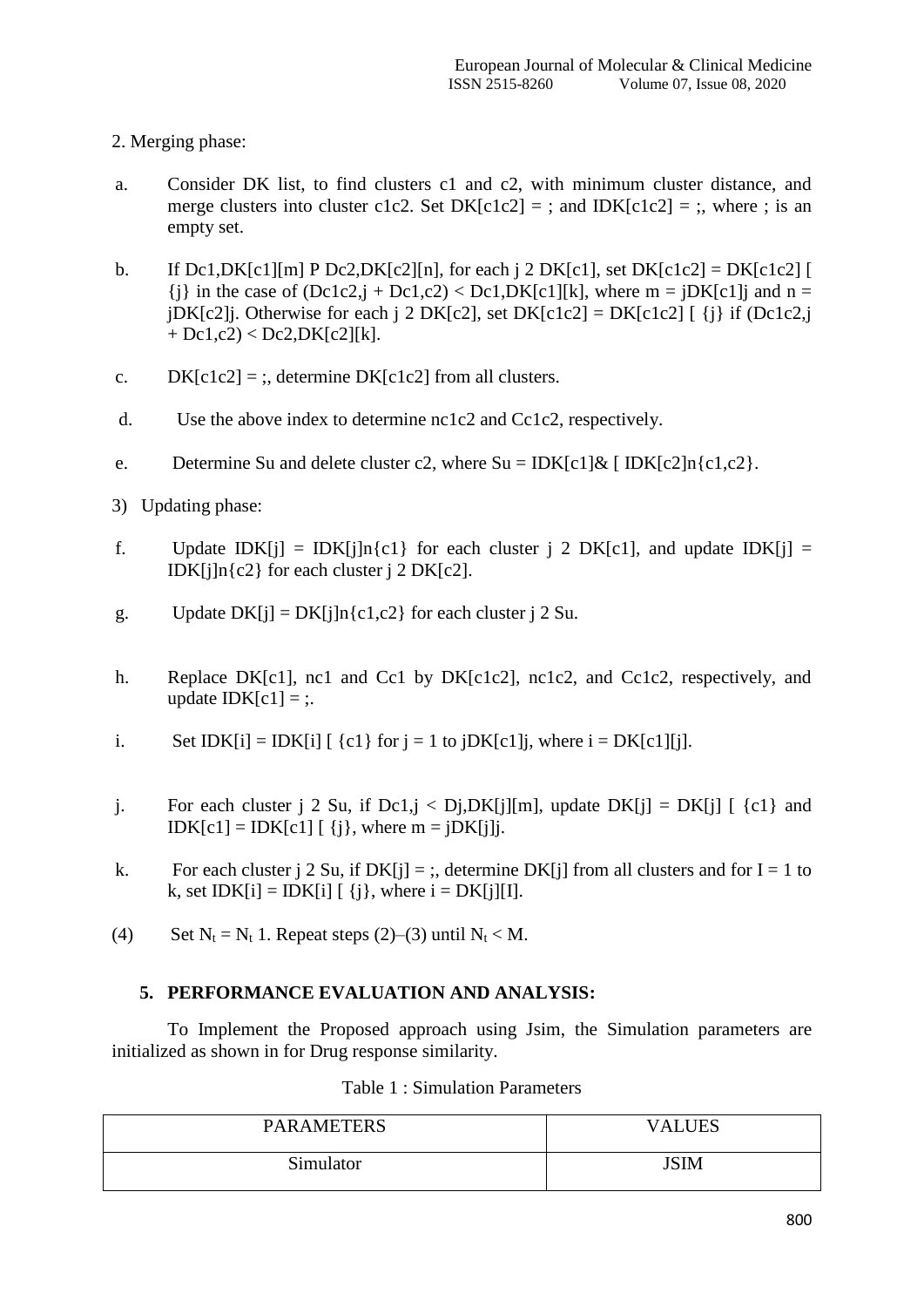| Simulator Time                              | 100 s           |
|---------------------------------------------|-----------------|
| <b>Simulation Area</b>                      | $1000*1000$ m   |
| Proposed Protocol                           | Dynamic K-Means |
| No of datasets                              | 3500            |
| Number of attributes                        | 32              |
| No. of attributes considered for simulation | ┑               |

| <b>E</b> Drug Response and Consumption Scalable Learning |                                                                    | $\overline{\mathbf{x}}$<br>٣e<br>$\Box$ |
|----------------------------------------------------------|--------------------------------------------------------------------|-----------------------------------------|
|                                                          | Drug Response and Consumption Scalable Learning                    |                                         |
| <b>Select CSV DataSet</b>                                | onseScalableLearning\DrugResponseScalableLearning\datasets\100.csv | <b>Browse Datset File</b>               |

**Initiate Scalable Clustering** 2-FirstName

5-DateOfJoin

8-Phone

11-Escore

14-Cscore

DatSet Selected For Clustering

1-Index

4-Gender

7-Password

10-Nscore 13-Ascore

3-LastName

6-Email

9-Ethnicity

12-Oscore

15-Impulsive

| Figure 1: Dataset Selected for Clustering |
|-------------------------------------------|
|-------------------------------------------|

In figure 1 we visualize Drug Response and consumption Scalable learning by considering the above attributes from the selected dataset for clustering by emphasizing only on numeric attributes.

Figure 2: Clustered data sets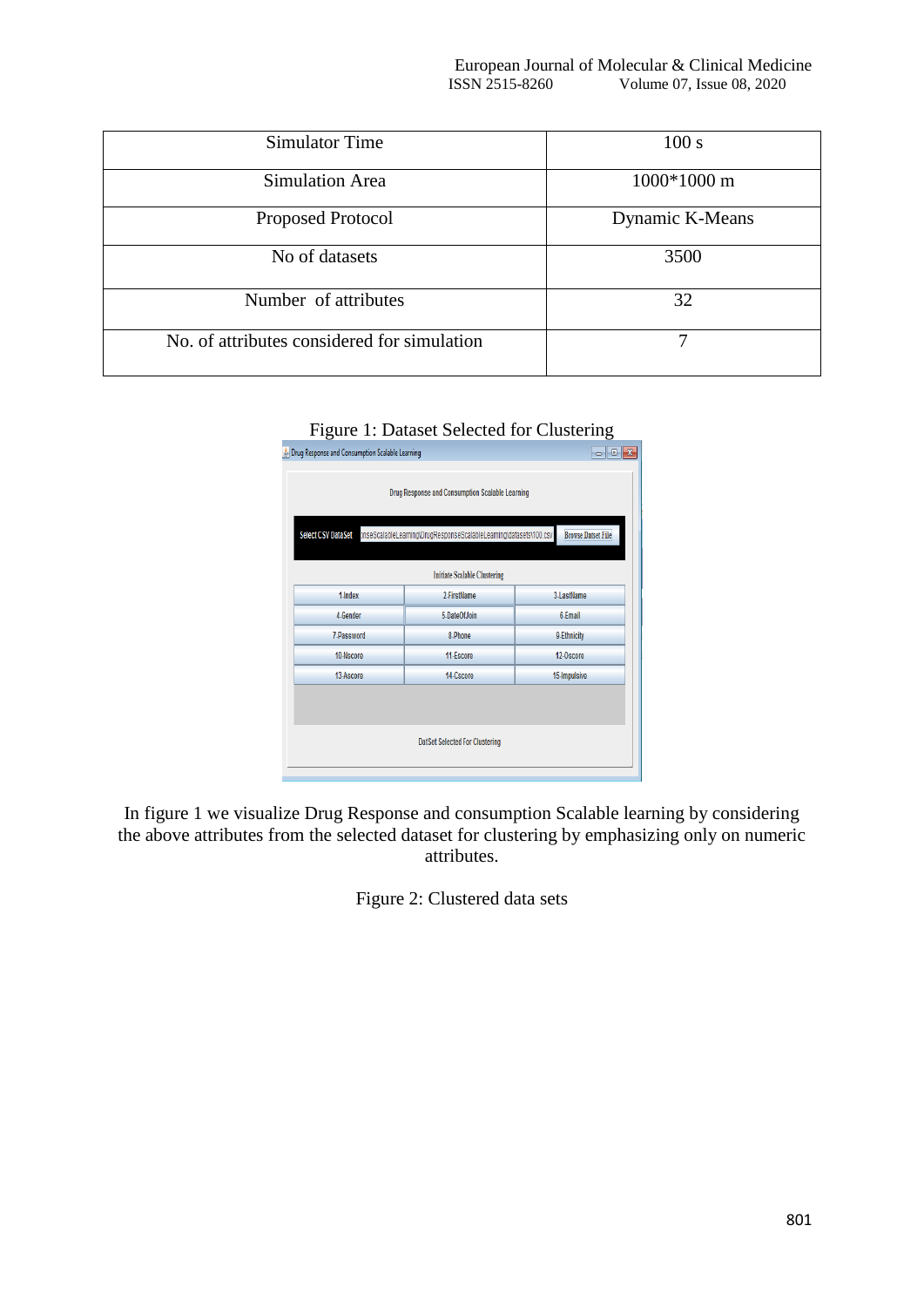

Figure 2 depicts the formation of clusters when k value is set to 10 for experimental evaluation of the proposed approach with k nearest values based on inverse Euclidean distance from the centroid.



Figure3 displays the coordinates of the 10 centroids selected for clustering datasets with its positioning parameters aligned.

Figure 4: Consolidated clustering values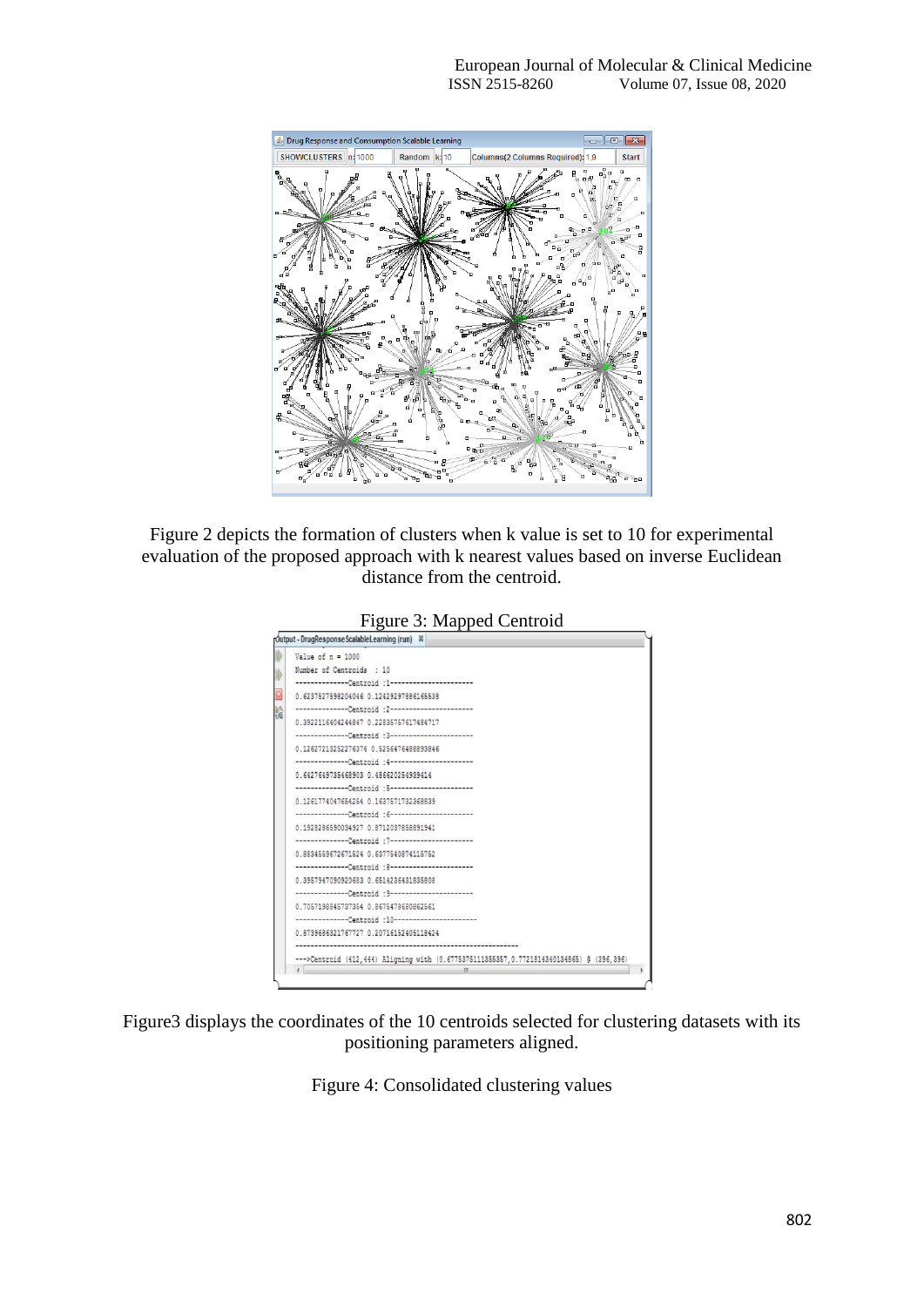```
Edge Cluster Walk
                [1115, Cluster : 8 @ (91, 131) clusters count are : 123]
        [857, Cluster : 2 @ (477, 73) clusters count are : 95]
                      [767, Cluster : 7 @ (90, 438) clusters count are : 95]
                               [640, Cluster : 10 @ (298, 443) clusters count are : 105]
               [360, Cluster : 4 @ (268, 54) clusters count are : 89]
                                [282, Cluster : 9 @ (315, 170) clusters count are : 91]
                        [266, Cluster : 5 @ (496, 218) clusters count are : 87]
[211.Cluster : 1 @ (146.311) clusters count are : 105]
        [191, Cluster : 3 @ (347, 296) clusters count are : 94]
              [122, Cluster : 6 @ (498, 418) clusters count are : 116]
Cluster Ensemble runs in 1.514 secs
```
The above figure 4 elucidates the number of data points in each cluster and coordinates of the respective centroid.

## **6. RESULTS**

The Performance of our Proposed dynamic Approach is evaluated against k-means and KNN with metrics like f-measure, Accuracy, Recall, and Time Efficiency. These metrics contribute to evaluating and presenting improved results.

Accuracy: A metric for classification and clustering which well performs for categorical, numeric, and multiclass.

Recall An important measure for focusing actual positives among scenarios where our evaluation choice is to capture more positives from datasets.

Time Efficiency: These metric measures the time slice at which efficient results are achieved by various algorithms. In our experimental setup, we have taken the UCI dataset containing records about several attributes.

| <b>Input Drug Consumption</b><br>data sets | $k-NN$ | k-Mean | <b>Proposed Approach</b><br>DK |
|--------------------------------------------|--------|--------|--------------------------------|
| 100                                        | 0.31   | 0.29   | 0.39                           |
| 200                                        | 0.38   | 0.3    | 0.4                            |
| 300                                        | 0.4    | 0.32   | 0.41                           |
| 400                                        | 0.41   | 0.39   | 0.42                           |
| 500                                        | 0.415  | 0.4    | 0.45                           |
| 600                                        | 0.419  | 0.415  | 0.47                           |
| 700                                        | 0.421  | 0.419  | 0.48                           |

Table 2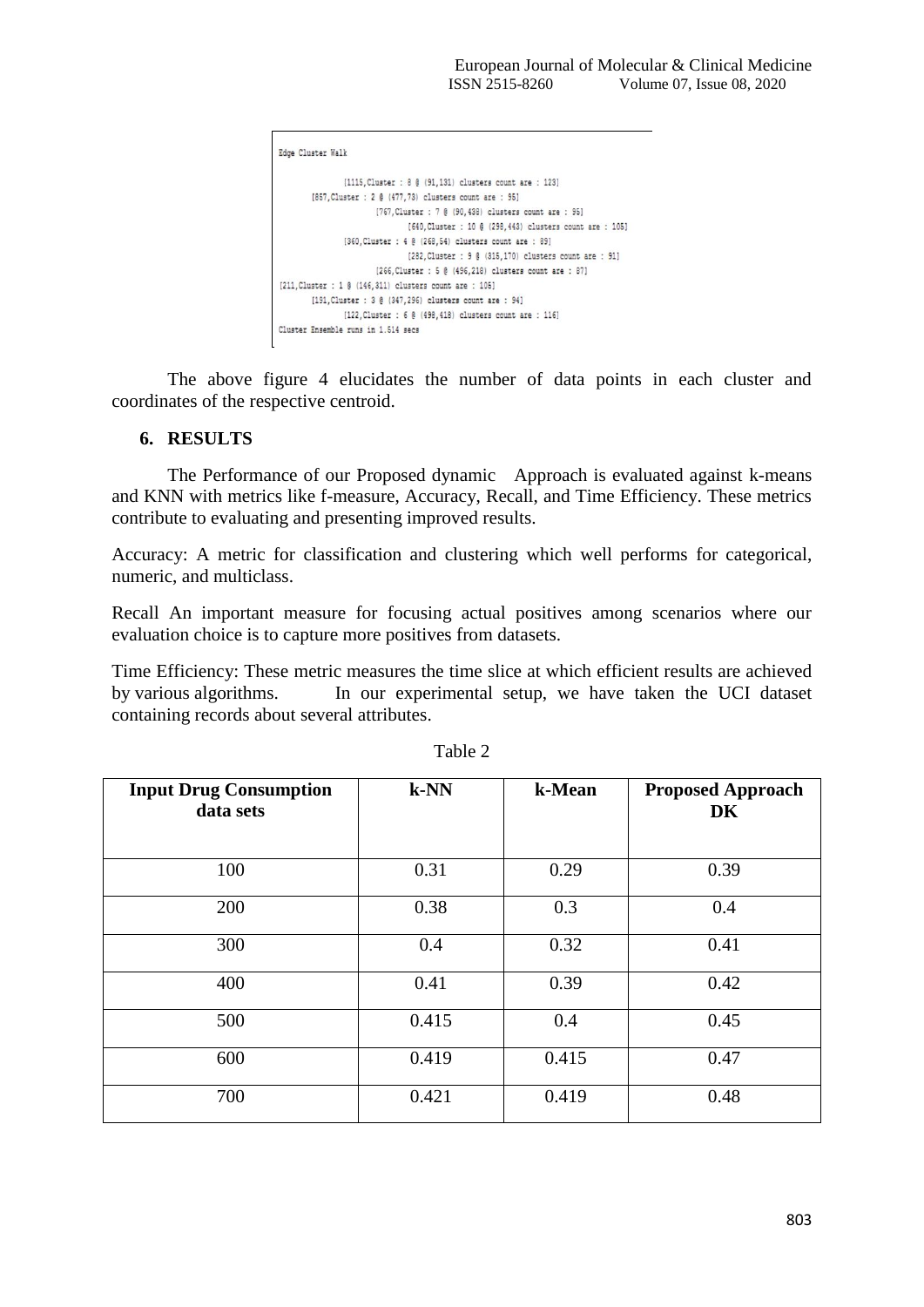

Figure 5: Performance of f-measure with drug consumption data sets.

| <b>Input Drug Consumption data</b><br>sets | k-NN | k-Mean | <b>Proposed Approach</b><br>DK |
|--------------------------------------------|------|--------|--------------------------------|
| 100                                        | 0.77 | 0.86   | 0.97                           |
| 200                                        | 0.62 | 0.84   | 0.98                           |
| 300                                        | 0.66 | 0.87   | 0.99                           |
| 400                                        | 0.79 | 0.79   | 0.96                           |
| 500                                        | 0.75 | 0.87   | 0.95                           |
| 600                                        | 0.74 | 0.74   | 0.96                           |
| 700                                        | 0.69 | 0.82   | 0.96                           |

Table 3



Figure 6: Performance of accuracy with processing drug consumption data sets.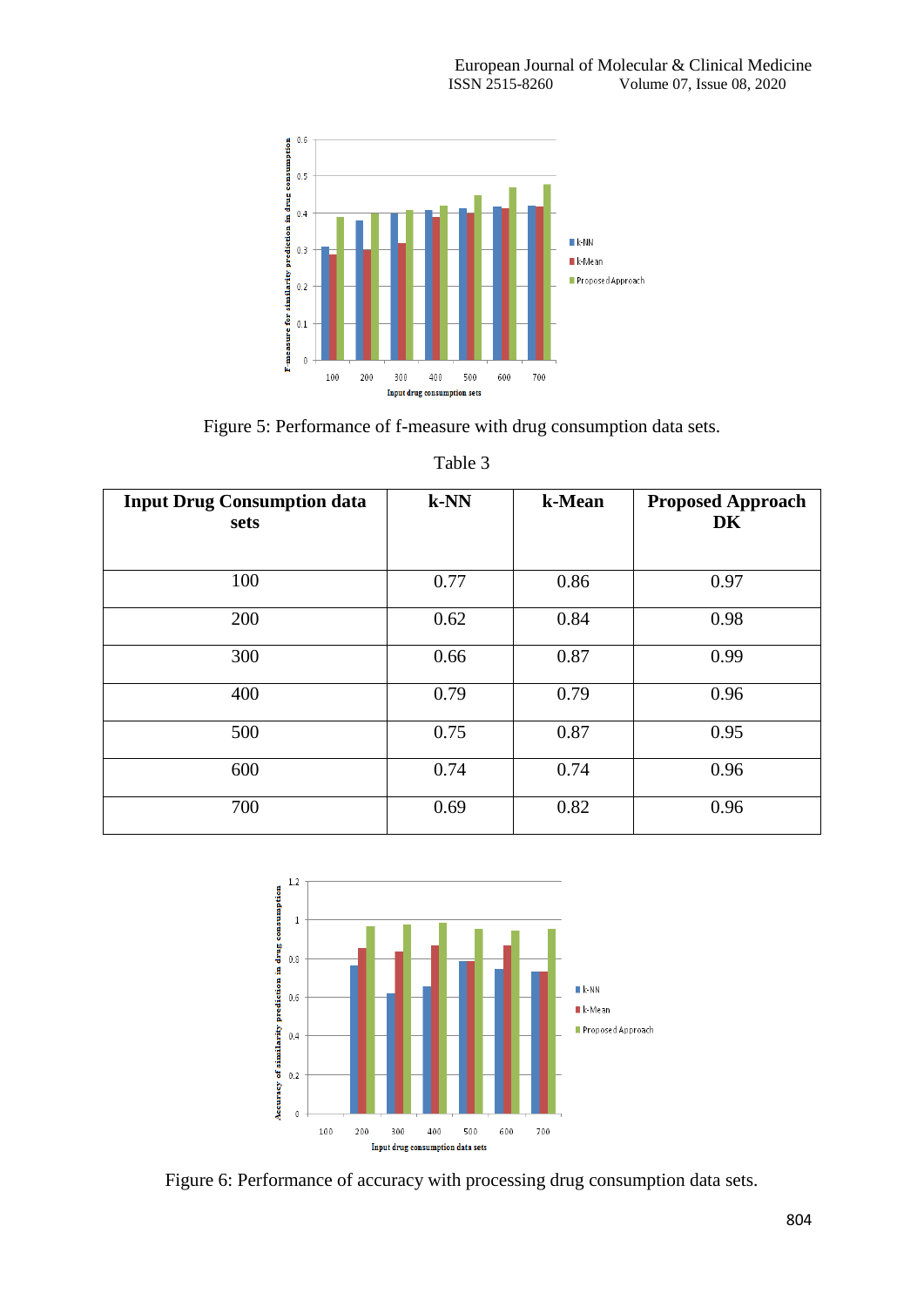| <b>Input drug consumption</b><br>data sets | <b>Proposed Approach</b><br>DK | k-Mean | $k-NN$ |
|--------------------------------------------|--------------------------------|--------|--------|
| 100                                        | 0.71                           | 0.541  | 0.61   |
| 200                                        | 0.65                           | 0.48   | 0.50   |
| 300                                        | 0.69                           | 0.51   | 0.46   |
| 400                                        | 0.71                           | 0.57   | 0.42   |
| 500                                        | 0.72                           | 0.42   | 0.41   |
| 600                                        | 0.86                           | 0.56   | 0.68   |
| 700                                        | 0.89                           | 0.63   | 0.45   |

Table 4



Figure 7: Performance of recall concerning the consumption of drug-related data sets

Table 5

| Drug consumption data sets | $k-NN$ | k-Means | <b>Proposed Approach DK</b> |
|----------------------------|--------|---------|-----------------------------|
| 100                        | 0.61   | 0.49    | 0.3                         |
| 200                        | 0.73   | 0.54    | 0.31                        |
| 300                        | 0.71   | 0.59    | 0.32                        |
| 400                        | 0.85   | 0.61    | 0.33                        |
| 500                        | 0.92   | 0.71    | 0.34                        |
| 600                        | 0.95   | 0.62    | 0.36                        |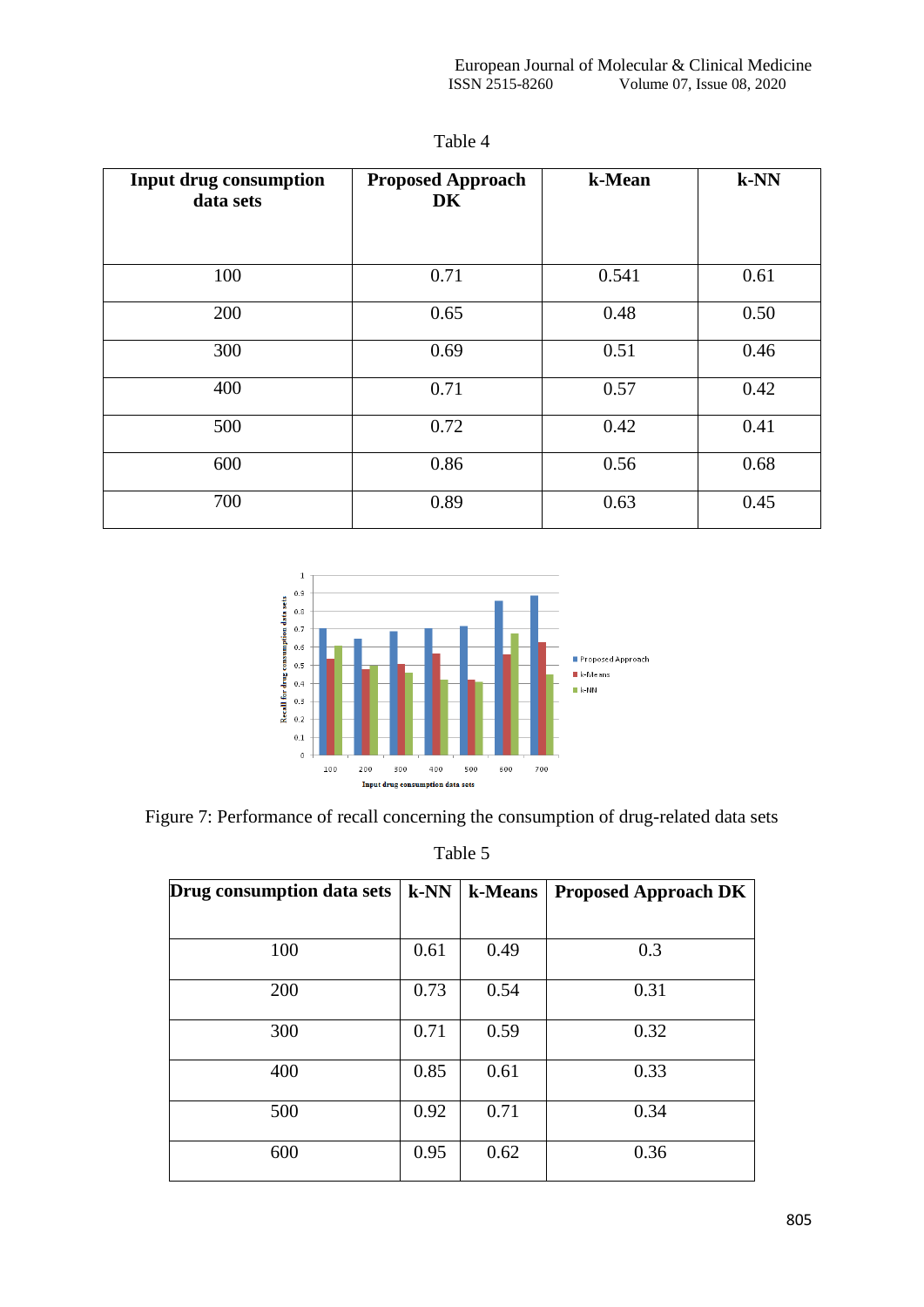

Figure 9: Performance of time in processing drug consumption data sets

# **7. CONCLUSION**

Identifying Disease treatment relationships continues to be a burning problem to numerous aspects taken into consideration. Researchers are striving to achieve maximum attainment in predicting optimal treatments for disease, still leaving a few coins unturned. Our present work extends predicting profound treatment for diseases by introspecting parameters like the cure, side effects [6] using classification strategies to identifying similarities of drug responses of patients depending on their behavioral traits using enhanced dynamic K-Means clustering. The proposed approach promised to generate improved results. Further identifying the co-relations between similarity clusters and optimizing the clusters for better results using optimization algorithms may turn out to be beneficial in building optimized predictive models in the medical domain.

#### **8. REFERENCES**

- [1] Haider, S., & Pal, R. (2014). Analysis of multivariate drug sensitivity dependence structure using copulas. 2014 IEEE Global Conference on Signal and Information Processing globalSIP). doi:10.1109/globalsip.2014.7032345
- [2] Wang, Y., Deng, G., Zeng, N., Song, X., & Zhuang, Y. (2019). Drug-Disease Association Prediction Based on Neighborhood Information Aggregation in Neural Networks. IEEE Access, 7, 50581–0587. doi:10.1109/access.2019.2907522.
- [3] Park, J., & Lee, D. H. (2018). Privacy-Preserving k-Nearest Neighbor for Medical Diagnosis in e-Health Cloud. Journal of Healthcare Engineering, 2018, 1– 11. doi:10.1155/2018/4073103.
- [4] Rashid, M., Yousuf, M. M., Ram, B., & Goyal, V. (2019). Novel Big Data Approach for Drug Prediction in Health Care Systems. 2019 International Conference on Automation,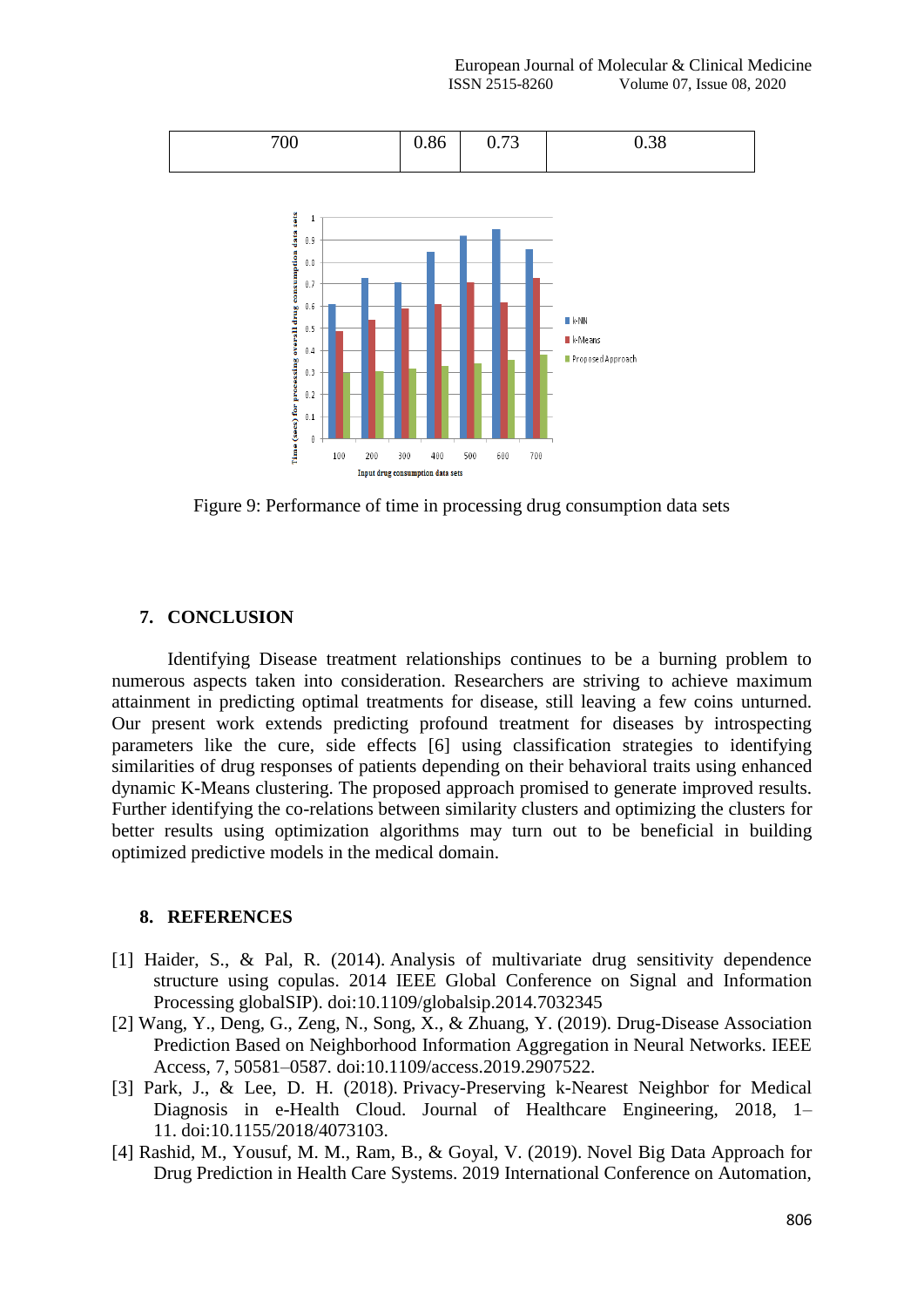Computational, and Technology Management (ICACTM). DOI:10.1109/icactm.2019.8776823.

- [5] Ullah, E., Mall, R., Bensmail, H., Rawi, R., Shama, S., Muftah, N. A., & Thmpson, I. R. (2017). Identification of cancer drug sensitivity biomarkers. 2017 IEEE International Conference on Bioinformatics and Biomedicine (BIBM). doi:10.1109/bibm.2017.8218043.
- [6] Wang, Y., Deng, G., Zeng, N., Song, X., & Zhuang, Y. (2019). Drug-Disease Association Prediction Based on Neighbourhood Information Aggregation in Neural Networks. IEEE Access, 7, 50581–0587. doi:10.1109/access.2019.2907522.
- [7] Xing, W., & Bei, Y. (2019). Medical Health Big Data Classification Based on KNN Classification Algorithm. IEEE Access, 1–1. doi:10.1109/access.2019.2955754.
- [8] T.Ganesan, Pothuraju Raja Rajeswari, "Genetic Algorithm Based Optimization to Improve the Cluster Lifetime by Optimal Sensor Placement in WSN's", International Journal of Innovative Technology and Exploring Engineering (IJITEE), ISSN: 2278- 3075, Volume-8 Issue-8, June, 2019.
- [9] A. Shinde, P. Raja Rajeswari, Santosh, "A Novel Hybrid Framework for Cuff-Less Blood Pressure Estimation based On Vital Bio Signals processing using Machine earning ", , International Journal of Advanced Trends in Computer Science and Engineering, Volume 9 No.2, March -April 2020.
- [10] Amulya P, Sai Meghana S, Manisha A, Rajarajeswari P,"A Deep Learning Approach For Brain Tumor Segmentation using Convolution Neural Network", International Journal of Scientific and Technology Research, December 2019.
- [11] Sajana T and Narasingarao, "A comparative study on imbalanced malaria disease diagnosis using machine learning techniques. Journal of Advanced Research in Dynamical and Control Systems, 2018, 10,552-56.
- [12]Sowjanya V, Divyambica CH, Gopinath P, Vamsidhar M, B.Vijaya Babu, International Journal Of Engineering and Advanced Technology (IJEAT) ISSN: 2249-8958, Volume-8 Issue-4, April 2019, Improved Prediction of Diabetes based on Glucose Levels in blood using Data Science Algorithms.
- [13] Supriyamenon M, Rajarajeswari P, A Review on Association Rule Mining Techniques with Respect to their Privacy-Preserving Capabilities (KLEF), International Journal of Applied Engineering Research July 2017, ISSN 0973-4562 Volume 12, Number 24 (2017) pp. 15484- 15488.
- [14] Taisong Xiong and Yin Kuang, "A Novel Weighted Voting for K-Nearest Neighbor Rule" JOURNAL OF COMPUTERS, VOL. 6, NO. 5, MAY 2011,pp-833-838.
- [15] Kaur, S., & Kalra, S. (2016), " Disease prediction using hybrid K-means and support vector machine", 2016 1st India International Conference on Information Processing (IICIP). doi:10.1109/iicip.2016.7975367*.*
- [16] Alsayat, A., & El-Sayed, H. (2016). Efficient genetic K-Means clustering for health care knowledge discovery. 2016 IEEE 14th International Conference on Software Engineering Research, Management, and Applications (SERA). doi:10.1109/sera.2016.7516127
	- [17] Rajeswari P, Supriyamenon.M, "A contemporary way for enhanced modeling of contextaware privacy system in PPDM". Journal of Advanced Research in Dynamic and Control Systems,Vol.10,01-issue, July 2018.
- [18] Sabthami, J., Thirumoorthy, K., & Muneeswaran, K. (2016), " Multi-view clustering of clinical documents based on conditions and medical responses of patients",2016 10th